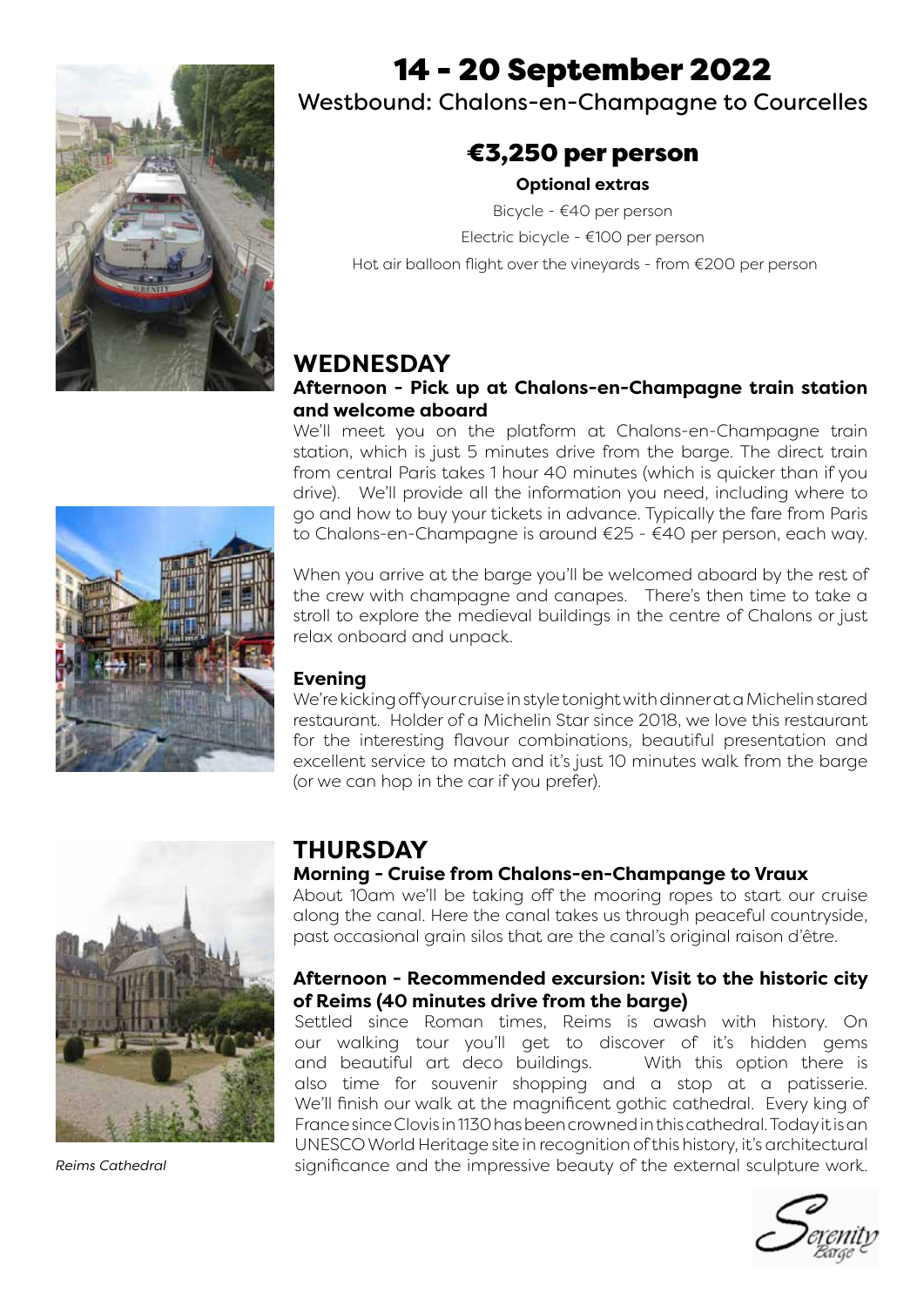

*BBQ evening aboard*

We'll then cross the city to the San Remi Basilica and Musée San Remi. Built in the 11th century the beautiful romanesque San Remi basilica is even older than then main cathedral. Next door we will also visit the 17th century abbey which now houses a museum telling the history of the city through the ages.

#### **Evening - BBQ dinner aboard**

Graeme's manning the grill tonight for a BBQ dinner aboard. As we're moored in the countryside tonight, it's a great opportunity to really enjoy the peace and nature before ending the evening with a beautiful sunset over the hills. Dinner is accompanied by your choice of champagne or wine - how about trying the Bouzy Rouge, a full bodied Pinot Noir just like this region produced for the Kings of France before Champagne was invented.



*E-bike adventure through the vineyards*

## **FRIDAY**

#### **Morning - Cruise from Vraux to Mareuil-sur-Ay**

LeavingVraux we'll spend this morning cruising through the pretty villages of Tours-sur-Marne, Bisseuil and Conde-sur-Marne. With just short distance between the locks, today is a great opportunity to hop of the barge and watch from a different angle the precision of maneuvering Serenity in with just centimetres to space each side.

#### **Afternoon excursion: E-bike adventure to Hautvilliers (0 minutes drive from the barge)**

Our ride takes us up through the vineyards to the village of Hautvilliers, considered one of the prettiest villages in the region. Famous as the home of Dom Perignon, who is often credited with discovering how to make champagne, today this village is home to around 800 people and more than 30 champagne houses! We'll visit the abbey where he is buried and visit the cellars of a family run champagne house. NB. This excursion is a 40-50 minute bike ride each way.



*Hautvilliers*

#### **Evening**

Tonight we are moored in one of our favourite spots, on the edge of the village of Mareuil-sur-Ay. Right underneath the vineyards we always get beautiful sunsets over the canal here. It's about 5 minutes in the car to reach our restaurant for this evening, the Henri IV restaurant in Ay. This place is so popular with locals and visitors that they moved to a larger location a few years ago - guests often come home raving about the 12 hour lamb dish.

### **SATURDAY**

**Morning - Market visit and cruise from Mareuil-sur-Ay to Ay**

It's an early morning start today if you want to join Claire for a visit to the bustling Saturday morning covered market in Epernay. The stalls are

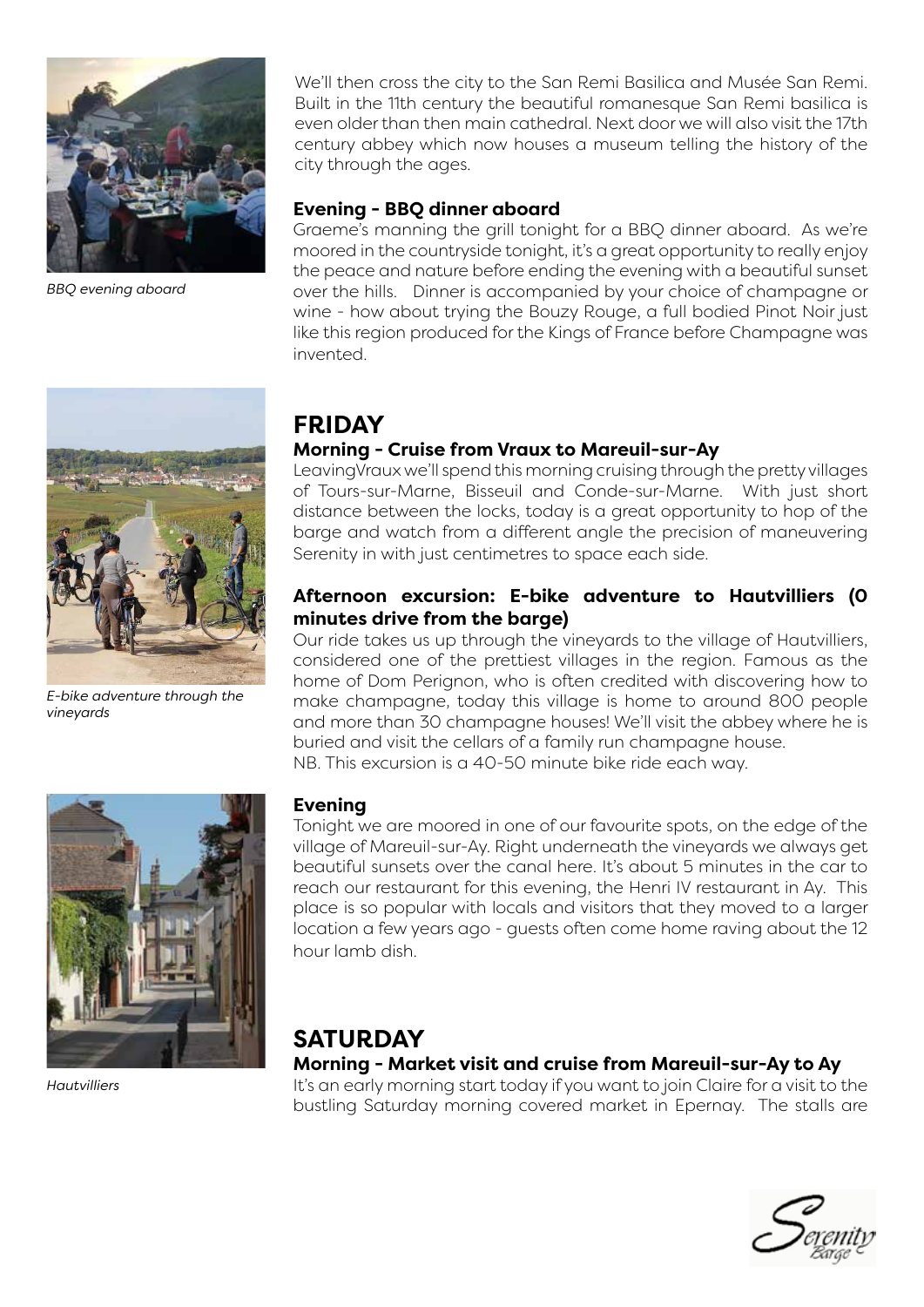

*Market visit*



*Candlelight evening at Chateau Vaux Le Vicomte*



*Epernay from the tethered balloon*



*Sunset over the canal*

laden with fresh produce from across the region and you can choose the cheeses and charcuterie to enjoy as a platter style lunch today.

After the barge is moored you can join Claire for a walking tour of this charming village, with its 14th century half timbered houses, winding lanes and gothic church.

#### **Afternoon/Evening excursion: Candlelight evening at Chateau Vaux Le Victomte (1hr 45 minutes from the barge)**

Enjoy a night to remember at this picture perfect 17th century chateau. Upon arrival we'll visit the interior of the chateau with it's magnificent state apartments. There is then time to wander in the formal gardens designed by Le Notre (who also did the gardens at the Palace of Versailles) before enjoying dinner al-fresco overlooking the gardens. Then as darkness falls over 2000 candles are lit in the gardens and chateau, a beautiful spectacle and a glimpse of how the chateau would have felt in the time of Louis XIV.

IMPORTANT: The chateau is over a 90 minute drive from the barge (each way) which is much further than we normally travel for excursions and we won't be back until around midnight. But if you don't mind a long car trip, previous guests who've chosen this option have really enjoyed this unique experience.

# **SUNDAY**

### **Morning - Cruise from Ay to Damery**

Today we leave the canal and join the meandering river Marne with it's sweeping views of the rolling vineyards. As we pass the village of Cumieres, make sure you look out for the metal sculptures along the river bank, depicting different scenes from the vineyards.

#### **Afternoon - Recommended excursion: Epernay and the Avenue of Champagne (20 minutes drive from the barge)**

This afternoon we're heading to Epernay, the so called 'Capital of Champagne'. You'll discover the stories of some of champagne's most iconic names on a walking tour along the Avenue of Champagne, home to Moet & Chandon, Pol Roger, Perrier Jouet and Mercier to name a few. We'll start with a tasting flight at Boizel and there are many options for additional tasting stops if you wish. We'll finish our walk with a flight on a tethered balloon, offering fantastic views over the city and vineyards (weather permitting). There is also time for some shopping if you wish.

#### **Evening**

As it's Sunday and many restaurtants are closed, it's a relaxing evening of dining aboard.